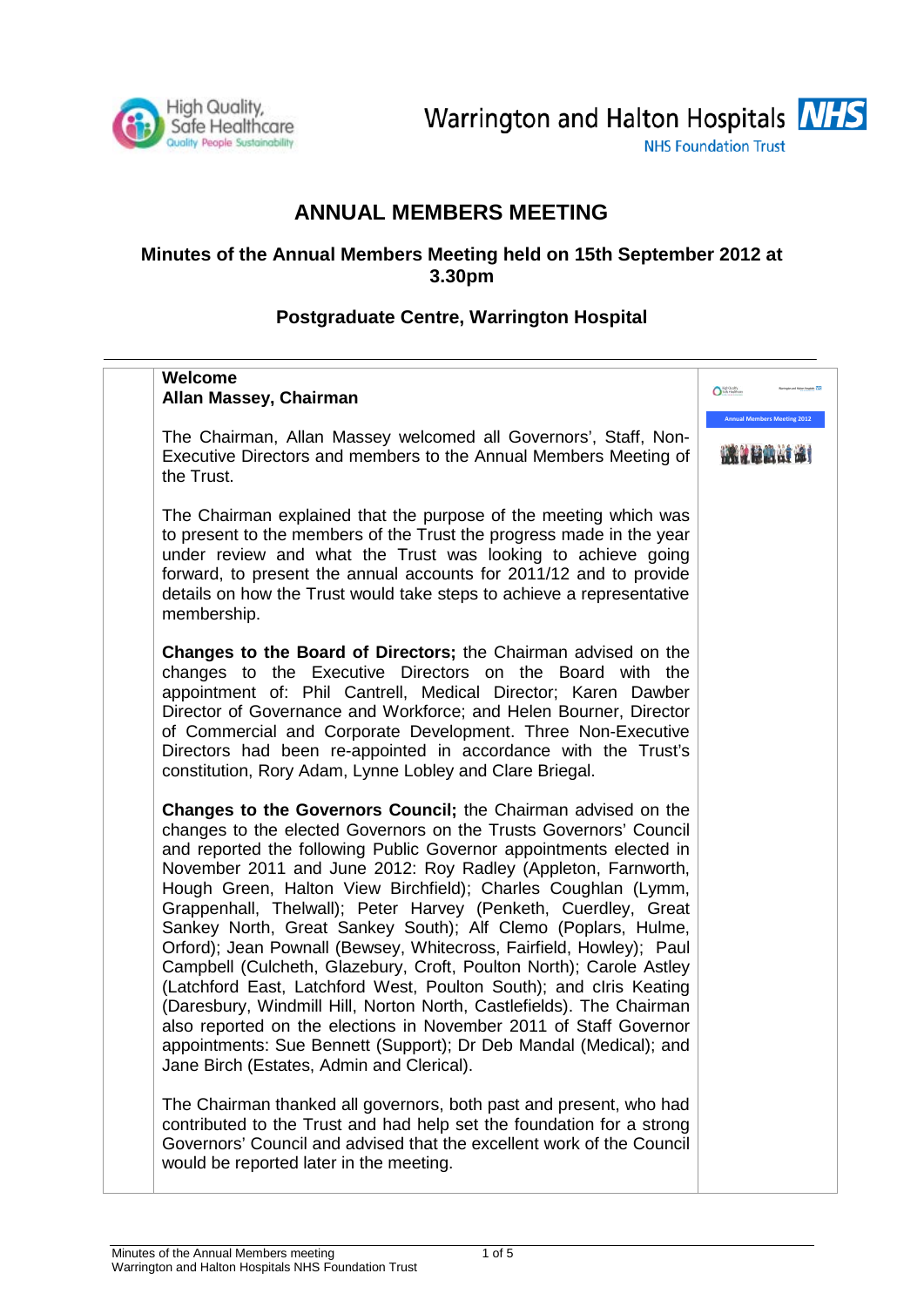| The Chairman thanked all staff for their very hard work over the<br>2011/12 and explained that through the dedication and commitment<br>from staff which had resulted in better patient care and experience.                                                                                                                                                                                                                                                                                                                                                                                                                       |  |
|------------------------------------------------------------------------------------------------------------------------------------------------------------------------------------------------------------------------------------------------------------------------------------------------------------------------------------------------------------------------------------------------------------------------------------------------------------------------------------------------------------------------------------------------------------------------------------------------------------------------------------|--|
| The Chairman also thanked all volunteers at the Trust who assist in<br>various activities to include fundraising, directing patient enquiries<br>and walking around the wards                                                                                                                                                                                                                                                                                                                                                                                                                                                      |  |
| Chief Executives Report - Review of the Year 2011/12<br><b>Mel Pickup, Chief Executive</b>                                                                                                                                                                                                                                                                                                                                                                                                                                                                                                                                         |  |
| The Chief Executive introduced herself and provided a presentation<br>which highlighted the headlines for the year under review, the Trust<br>vision and details of the information contained within the Trust Quality<br>Accounts.                                                                                                                                                                                                                                                                                                                                                                                                |  |
| The Chief Executive concluded this part of the meeting by reporting<br>that overall the Trust had a lot to be proud of, however the time was<br>also right to look at our future direction. She explained that the<br>Hospitals had been a Foundation Trust for almost four years and in<br>that time the Trust had continued to move forward. In particular in<br>continuing to deliver against very challenging targets on quality and<br>safety. She explained that the Trust had revised its vision and<br>strategy based on what members and stakeholders had told the Trust<br>and what the Trust's patients and staff want. |  |
| The Chief Executive advised that the Trust had embraced change in<br>the right way recognising that if it was efficient in how it did things, it<br>could invest more in services to the community it served. The Chief<br>Executive advised that the Trust's plans had been based on<br>consultation with the membership, through the memberships elected<br>Governors.                                                                                                                                                                                                                                                           |  |
| The Chief Executive thanked staff for their assistance and<br>commitment during the year under review.                                                                                                                                                                                                                                                                                                                                                                                                                                                                                                                             |  |
| <b>Financial Review and Audit Report 2011/12</b><br>Jonathan Stephens, Director of Finance / Deputy Chief Executive                                                                                                                                                                                                                                                                                                                                                                                                                                                                                                                |  |
| The Director of Finance presented the headlines from the accounts<br>including the income and expenditure and surplus over the period.                                                                                                                                                                                                                                                                                                                                                                                                                                                                                             |  |
| The Director of Finance also presented details of how the Trust had<br>performed against plan and that the Trust had achieved a year end<br>financial risk rating of 3.                                                                                                                                                                                                                                                                                                                                                                                                                                                            |  |
| The Director of Finance explained how the Trust generated it's<br>income over the year reporting on a total income of £201,190,000 of<br>which £181,850,000 was generated from mandatory services<br>contracted with NHS Warrington PCT and NHS Halton and St Helens<br>PCT. He also advised on how the Trust spent the income generated<br>and advised that over 72% (£141,229,000) of costs related to staff<br>pay costs. Of the non-pay costs just under £28,000,000 related to<br>clinical and general supplies and services including drugs.                                                                                 |  |
| The Director of Finance reported on the External Auditors work in                                                                                                                                                                                                                                                                                                                                                                                                                                                                                                                                                                  |  |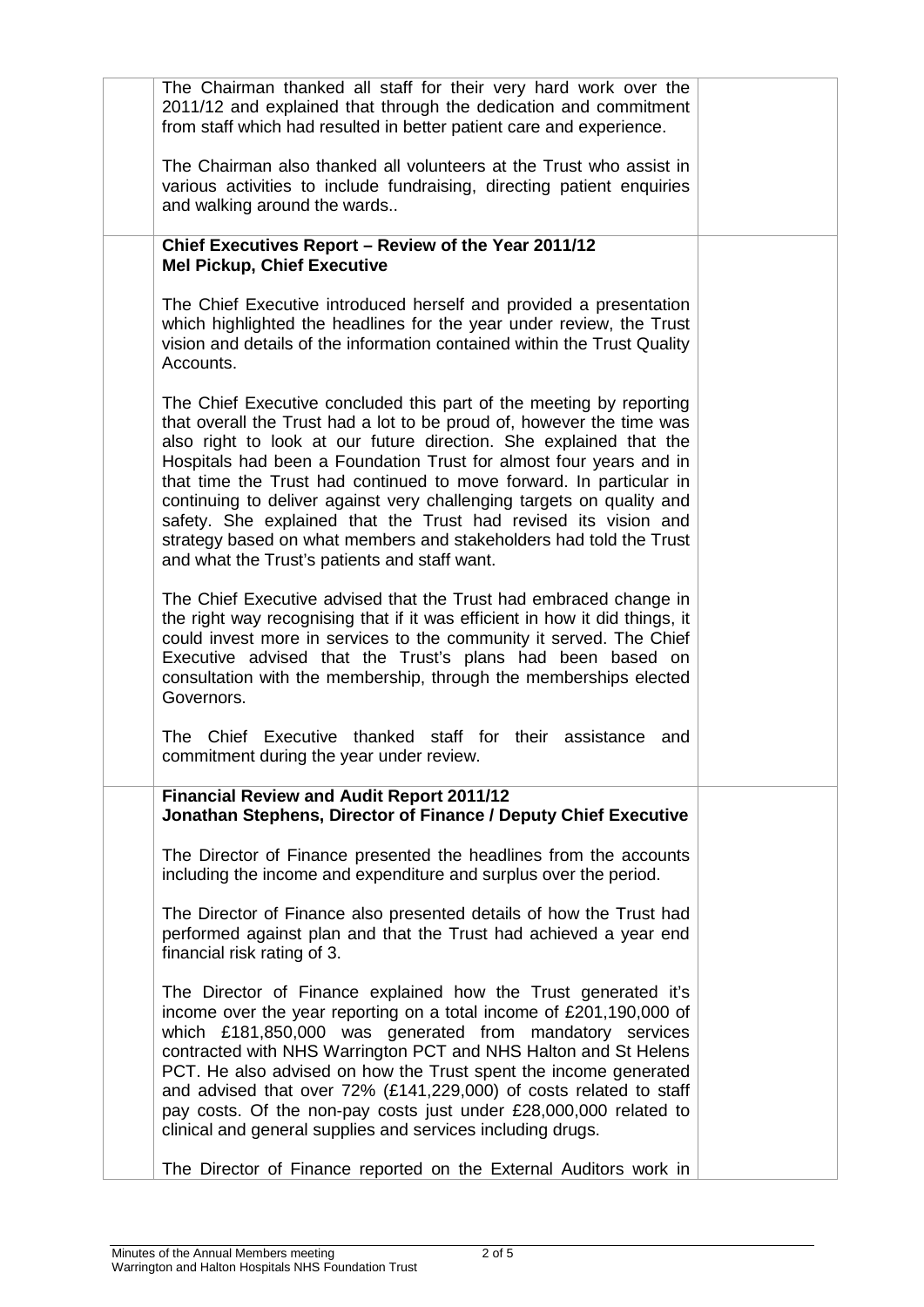| auditing the Trust's accounts and explained that the financial<br>statements were found to give a true and fair view of the state of<br>affairs of the Trust and had been properly prepared in accordance<br>with the accounting policies directed by Monitor as being relevant to<br>NHS Foundation Trusts. The Director of Finance also reported that<br>the External Auditor had also carried out an assurance audit on<br>aspects of the Quality Account and had found that they had been<br>produced in accordance with Monitors requirements. |  |
|-----------------------------------------------------------------------------------------------------------------------------------------------------------------------------------------------------------------------------------------------------------------------------------------------------------------------------------------------------------------------------------------------------------------------------------------------------------------------------------------------------------------------------------------------------|--|
| <b>Governor's Council Report to Members</b><br><b>David Ellis, Public Governor</b>                                                                                                                                                                                                                                                                                                                                                                                                                                                                  |  |
| David Ellis, Public Governor provided a presentation which detailed<br>the range of activities the Governors had undertaken to engage with<br>members, the Trust's progress against its Membership strategy and<br>future engagement activities to be undertaken.                                                                                                                                                                                                                                                                                   |  |
| David Ellis provided details of the progress made on the recruitment<br>of members to the Trust and reported that as at 31 <sup>st</sup> March 2012 the<br>Trust had 11,207 public members against a target of 11,200.                                                                                                                                                                                                                                                                                                                              |  |
| David Ellis explained the focus in engagement with members, with<br>more focused representation and engagement to seek the views of<br>the membership through focus groups. He explained that members<br>wanted to be more involved in supporting the Trust and following a<br>questionnaire to all members the Trust had received 150 plus<br>responses from members wanting to be actively involved in focus<br>groups.                                                                                                                           |  |
| David Ellis ran through the remainder of the presentation explaining<br>the work of the Governors with the Trust in development of the Carer<br>Strategy and actions undertaken to take the Strategy forward. He<br>further explained that Governor action had led to real change in how<br>carers are supported and advised that the next focus group would<br>focus on Hospital discharges.                                                                                                                                                       |  |
| <b>Governor Ward Inspections</b><br>Janet walker, Public Governor                                                                                                                                                                                                                                                                                                                                                                                                                                                                                   |  |
| Janet Walker, Public Governor provided a presentation on the work of<br>the Governor team involved in the unannounced observation of wards<br>at both Warrington and Halton Hospitals. She explained that the Ward<br>visits were a Governor led initiative that had the full support of the<br>Trust Board of Directors and enable Governors the opportunity to see<br>first-hand the quality of care afforded to patients at the Trust.                                                                                                           |  |
| Janet walker advised that the visits had started in October 2011 and<br>looked at cleanliness and tidiness of wards, patient information,<br>uniform codes, hand hygiene, meal time support to patients and the<br>obtaining of views of patients wishing to give up their time to provide<br>them.                                                                                                                                                                                                                                                 |  |
| Janet walker advised that overall the Governors have found that the<br>quality of care on the wards had been excellent. She explained that<br>where an area of improvement is identified by the visits these where<br>acted upon by the wards following feedback through the Director of                                                                                                                                                                                                                                                            |  |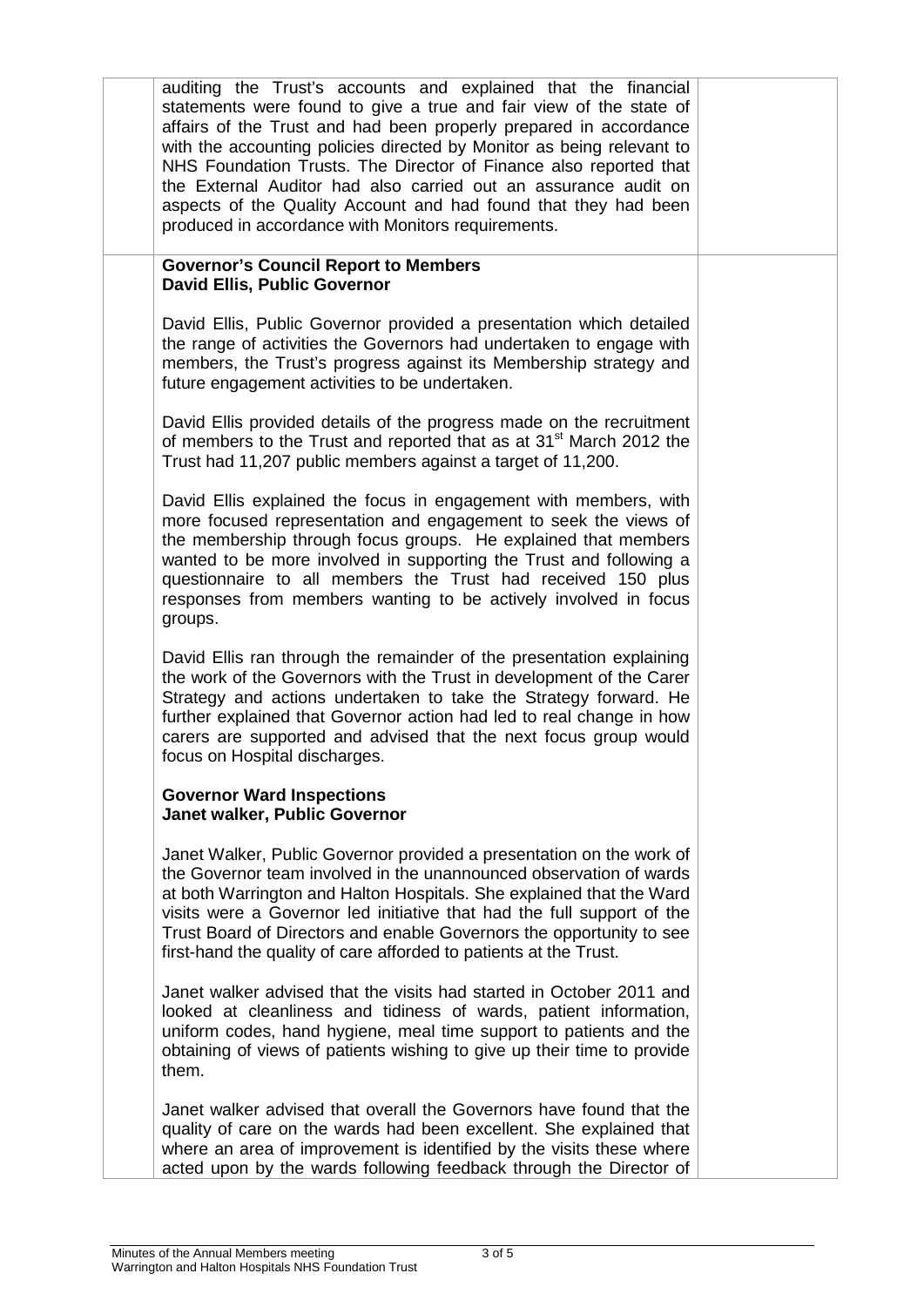| Nursing.                                                                                                                                                                                                                                                                                                                                                                                                                                                                             |  |
|--------------------------------------------------------------------------------------------------------------------------------------------------------------------------------------------------------------------------------------------------------------------------------------------------------------------------------------------------------------------------------------------------------------------------------------------------------------------------------------|--|
| Janet walker advised that the Trust was the only Trust in the country<br>to allow Governors to go onto wards unannounced to conduct a visit<br>of this nature and that overall the Governors had been very satisfied<br>with the quality of care patients received. Janet Walker concluded by<br>advising the members that the Governors were very proud of the<br>process and believed that it shows how elected Governors can make<br>a difference in the Hospital they represent. |  |
| <b>Looking Forward</b><br><b>Mel Pickup, Chief Executive</b>                                                                                                                                                                                                                                                                                                                                                                                                                         |  |
| The Chief Executive provided a presentation to the meeting on the<br>Trust's forward look for 2013 and beyond. She reported that there<br>would be continued emphasis on quality and safety and explained<br>that the Trust had adopted QPS (Quality, People, Sustainability) to<br>underpin all that the Trust did. The Chief Executive ran through how<br>QPS impacted on the Trust explaining that QPS was just three letters<br>with real change behind it.                      |  |
| The Chief Executive ran through the three challenges currently being<br>tackled in the Trust: Reforming emergency care - reducing pressure<br>on our services; Reforming elective care - using our two sites<br>effectively; and Reforming community services - supporting patients                                                                                                                                                                                                  |  |
| The Chief Executive reported on the significant challenges facing the<br>Trust in particular the need to make savings each year so that the<br>Trust can work efficiently and can re-invest money into new services.                                                                                                                                                                                                                                                                 |  |
| The Chief Executive advised that the Trust had in place a £10m<br>savings planned however unlike other trusts, it had not reduced<br>services to do this explaining that the Trust had looked at real change<br>and growth. The Chief Executive advised that some of the Trust's<br>change projects and using the CMTC would provide a real<br>opportunity to look at how space would be utilised.                                                                                   |  |
| The Chief Executive reported that the Trust needed patients to<br>choose the services it provides for their care. Only by doing this can<br>the Trust grow its services. She advised that the members of the<br>Trust play a massive part as ambassadors of the Trust.                                                                                                                                                                                                               |  |
| The Chief Executive concluded the presentations and thanked the<br>members for their continued support.                                                                                                                                                                                                                                                                                                                                                                              |  |
| The Annual Members meetings gave the opportunity for<br>members to ask questions about the presentations to the<br>hospital executives and the Governors present at the meeting.                                                                                                                                                                                                                                                                                                     |  |
| <b>Any Other Business</b>                                                                                                                                                                                                                                                                                                                                                                                                                                                            |  |
| There being no further business, the meeting closed.                                                                                                                                                                                                                                                                                                                                                                                                                                 |  |